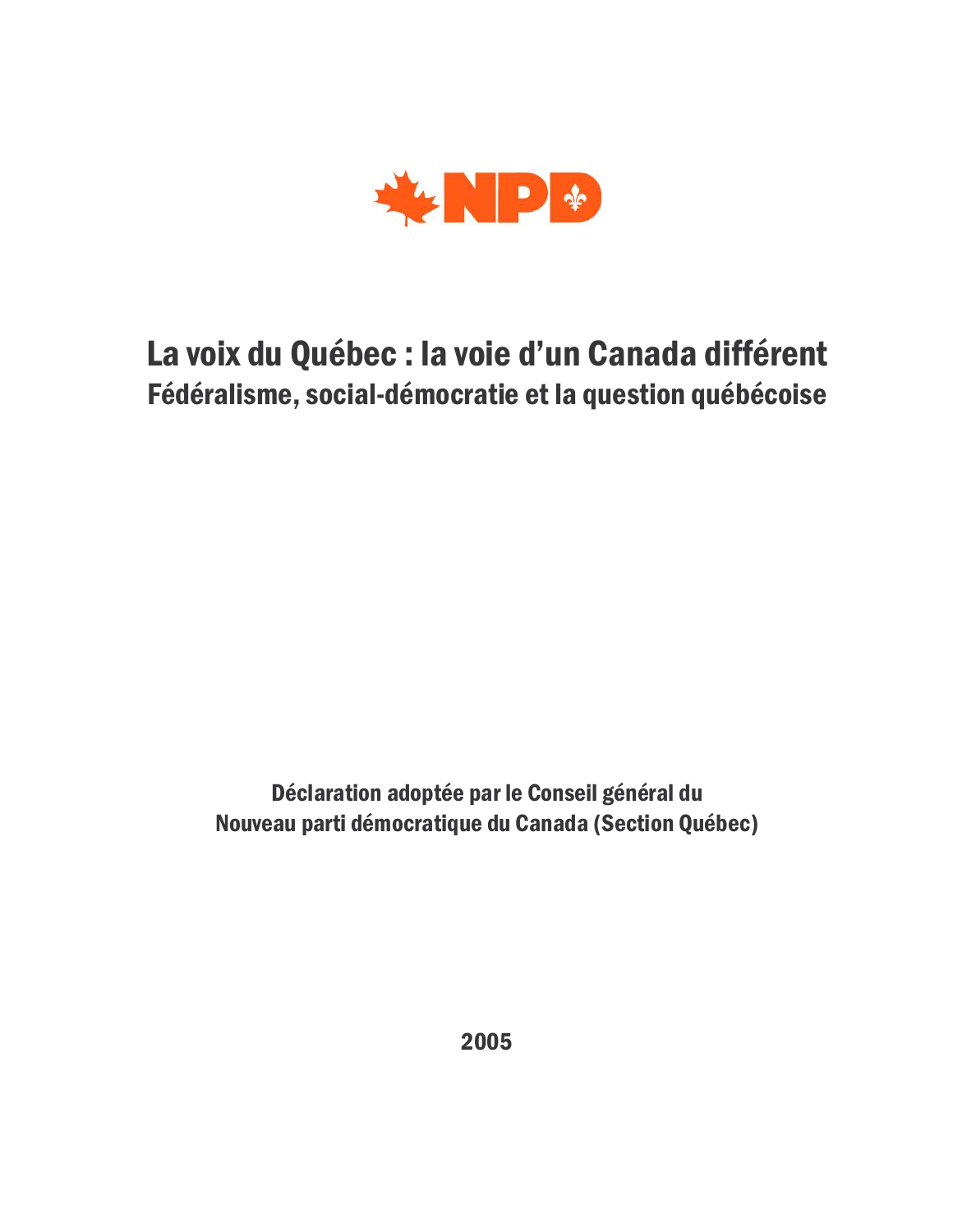## Table des matières

Déclaration adoptée en français par le Conseil général du NPD (section Québec) à Sherbrooke le 7 mai 2005. Texte édité par le Comité des politiques du NPD (Section Québec) le 26 octobre 2005.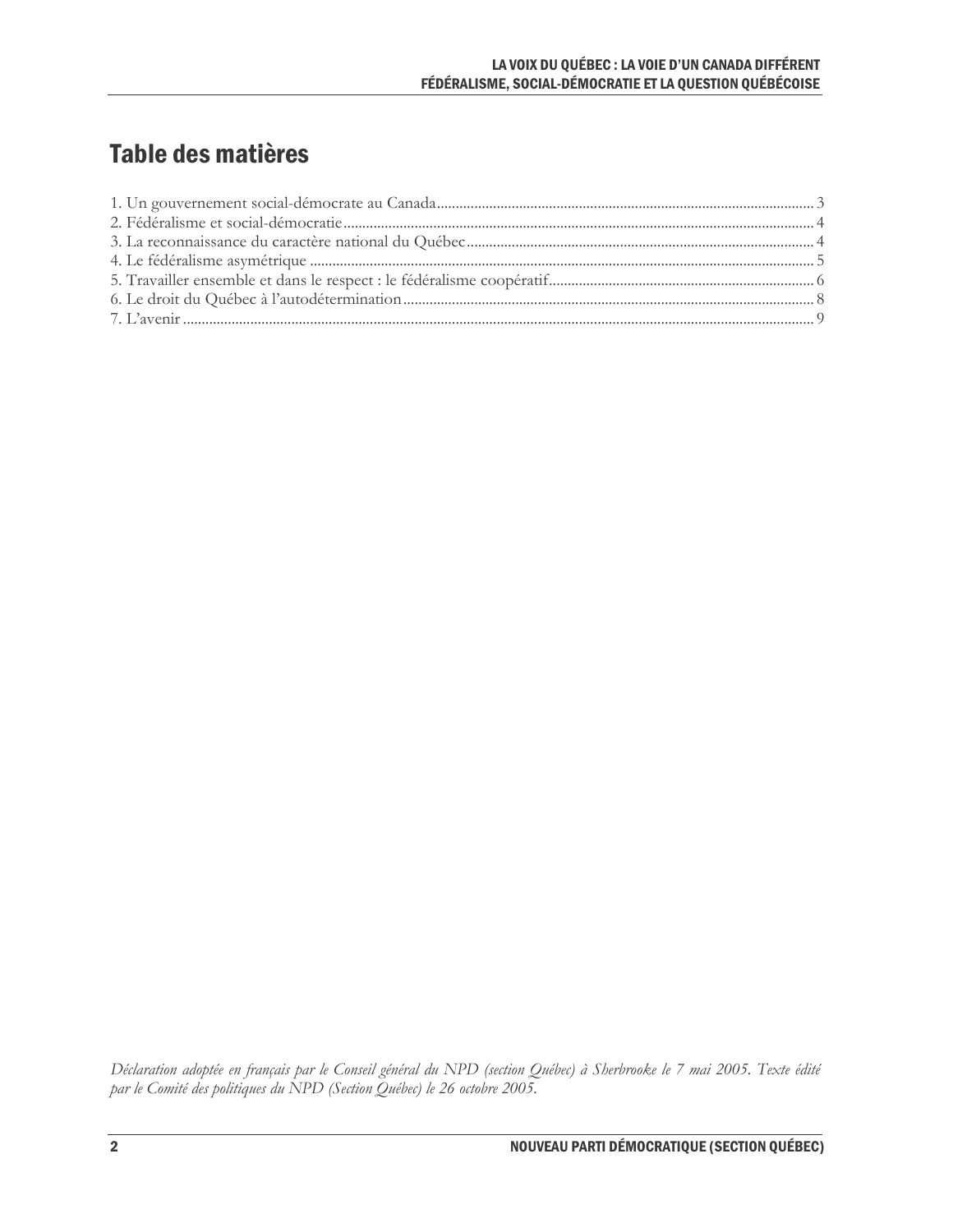## 1. Un gouvernement social-démocrate au Canada

e Nouveau Parti démocratique vise à former le gouvernement du Canada. C'est au gouvernement que nous pourrons implanter concrètement les valeurs et politiques social-démocrates et progressistes qui façonnent notre engagement.

Afin de former un jour concrètement et légitimement le gouvernement du Canada, le NPD doit avoir des appuis importants partout au pays. Ceci signifie notamment que le NPD doit faire, à moyen et long terme, des gains significatifs au Québec. La question du Québec a trop souvent été une pierre d'achoppement pour le NPD. Elle doit désormais devenir, au contraire, la pierre angulaire pour la construction d'un mouvement rassembleur qui a la vocation de gouverner.

Depuis sa fondation, le Canada n'a été gouverné que par des Libéraux ou des Conservateurs.

Présentement, le Bloc québécois, en plus de cantonner les Québécoises et Québécois dans un simple rôle de réaction et de

La question de la place du Québec dans le Canada sera résolue par la bonne foi, la flexibilité et la reconnaissance et non par des programmes imprégnés de corruption.

défense, ne fait que diviser les votes et nuit à l'émergence d'une gauche unie au Canada.

Le Nouveau Parti démocratique dénonce particulièrement le manque de vision du Parti libéral du Canada, qui nous a mené directement, par exemple, au scandale des commandites. La question de la place du Québec dans le Canada sera résolue par la bonne foi, la flexibilité et la reconnaissance et non par des programmes imprégnés de corruption. Nous avons maintenant la chance de proposer une vision nouvelle du fédéralisme, imprégnée des valeurs progressistes et social-démocrates que nous partageons avec une majorité de Québécoises et Québécois.

Le Nouveau Parti démocratique estime qu'il est de son devoir d'être limpide face à la question de la place du Québec au sein du Canada. Le NPD doit être clair et constant sur cette question, tant auprès des Québécoises et Québécois qu'auprès de l'ensemble des Canadiennes et Canadiens. Comme sociaux-démocrates, il est essentiel de proposer et communiquer notre propre vision sur les enjeux des relations fédérales-provinciales, particulièrement en ce qui touche la situation du Québec. Il ne faut pas accepter d'être à la remorque d'autres partis dans ce domaine.

présente déclaration représente La un complément et une précision par rapport au Forum social-démocrate sur l'avenir du Canada, adopté par le Congrès fédéral de 1999 ; elle ne rend donc pas caduques les autres positions prises précédemment, notamment sur le bilinguisme, le multiculturalisme, les droits des peuples autochtones, la réforme des institutions fédérales,

> La présente etc. déclaration, comme le rapport du Forum socialdémocrate sur l'avenir du Canada, représentent des résolutions-cadre.  $qui$ offrent un cadre

d'interprétation aux autres positions qui ont déjà été adoptées ou pourraient l'être dans l'avenir.

Les idées et approches contenues dans ce document peuvent, en grande partie, être appliquées dans le cadre actuel, sans réforme constitutionnelle formelle. Cependant, le fait que le Québec ne soit pas signataire de la Constitution représente un problème réel, indéfendable à long terme ; nous visons ainsi, à moyen terme, à atteindre un résultat qui pourrait permettre au Québec d'embrasser le cadre constitutionnel canadien. La vision présentée dans les pages suivantes, notamment sur la reconnaissance du caractère spécifique du Québec, pourrait contribuer à cette fin.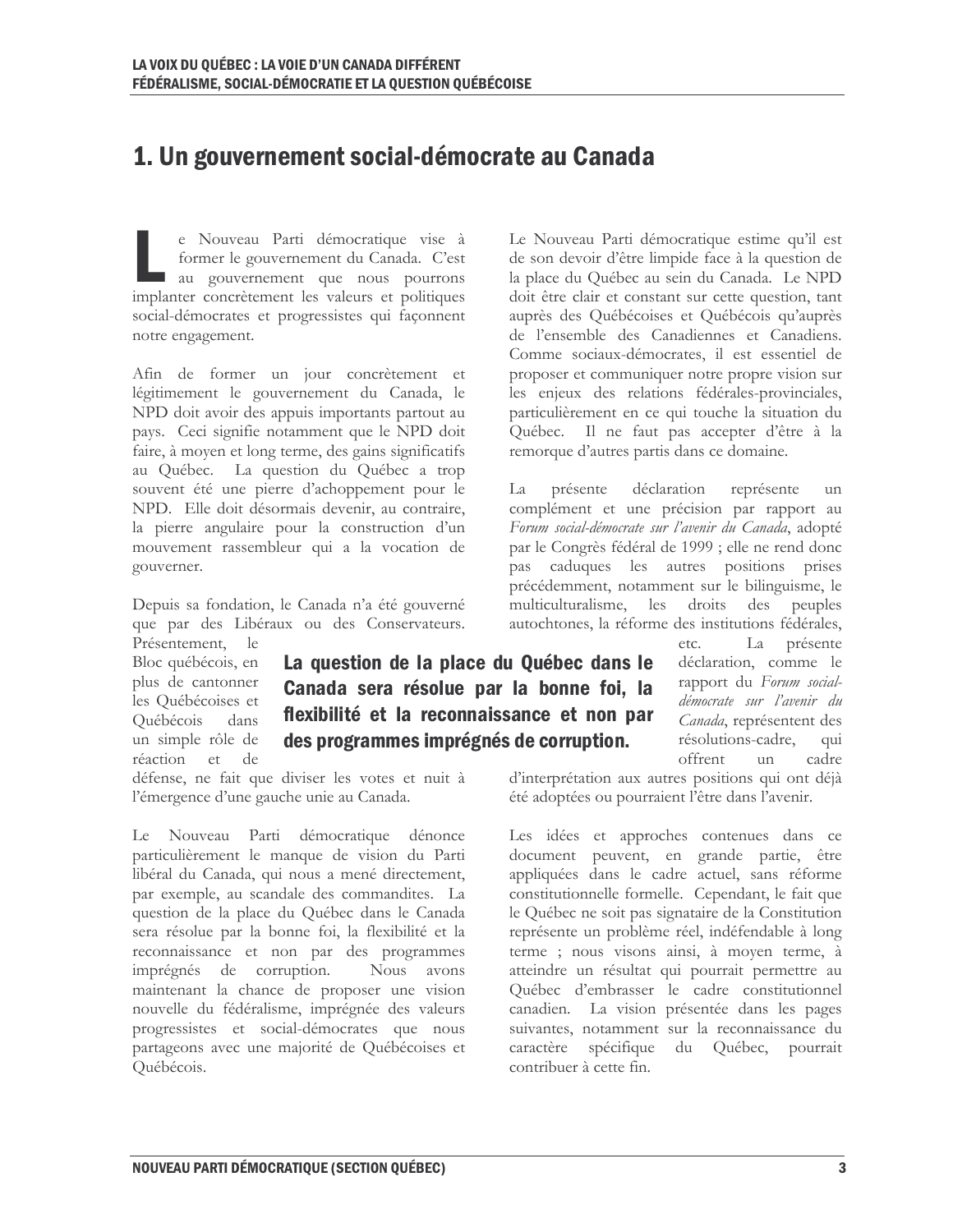## 2. Fédéralisme et social-démocratie

e fédéralisme est un mode d'organisation politique qui repose sur le principe de division des pouvoirs entre un État fédéral (pays) et des États fédérés (provinces, cantons, etc.). Il s'agit essentiellement d'un système de souveraineté partagée, qui implique le respect des champs de juridiction. Dans cet esprit, les gouvernements provinciaux ne sont donc pas que de simples sous-contractants du gouvernement fédéral. L'État construit sur le principe du fédéralisme se distingue donc de l'État unitaire, où tous les pouvoirs gouvernementaux sont concentrés à un seul niveau central.

Le Nouveau Parti démocratique croit que, dans le contexte canadien, un État fédéral est la meilleure

façon d'assurer une société juste et coopérative, pour le bien des individus, des collectivités et des peuples qui la composent.

Le Nouveau Parti démocratique, contrairement au Parti Libéral ou Conservateur, estime que la société ne peut être fondée uniquement sur la primauté de l'individu. Nous devons repenser les convergences entre une nouvelle vision de la social-démocratie et une nouvelle vision du fédéralisme. Cette réflexion, qui doit se poursuivre, doit reposer notamment sur les principes du bien commun, des droits collectifs, de démocratie, de la participation sociale et politique, du respect des communautés d'appartenance, de solidarité, de coopération, etc.

### 3. La reconnaissance du caractère national du Québec

epuis des décennies, plusieurs expressions ont tenté de nommer la différence québécoise, ainsi que son rapport particulier à l'ensemble canadien. On a parlé de « peuple fondateur », de « société distincte », de « caractère unique », etc. En août 1999, le Forum social-démocrate sur l'avenir du Canada parlait de la reconnaissance du « peuple » québécois. Notre programme électoral de 2004, mentionnait explicitement la reconnaissance de la « nation » québécoise. Il convient maintenant de réaffirmer et de préciser cette notion.

Ainsi, le Nouveau Parti démocratique reconnaît le caractère national du Québec et croit que ce caractère peut trouver son expression dans le contexte fédéral canadien.

Ce caractère national du Québec repose notamment, mais non exclusivement, sur :

Une société à majorité francophone, dont le français est reconnu comme langue de

travail et langue commune de l'espace public.

- ii. Une culture spécifique, unique en Amérique, qui s'exprime par un sentiment d'identité et d'appartenance au Québec.
- iii. Une histoire spécifique.
- iv. Des institutions politiques, économiques, culturelles et sociales propres, incluant les institutions étatiques et celles présentes dans la société civile.

La population du Québec, particulièrement depuis la Révolution tranquille, a démontré clairement une volonté de partager un « vivre ensemble», une volonté de bâtir un projet de société solidaire. Or, la construction de l'État moderne et d'un projet de société pour les Ouébécoises et Ouébécois s'est fait principalement autour de l'État québécois. Nous saluons le fait que les gens du Québec se soient donnés des institutions permettant de se développer autrement, tant aux points de vue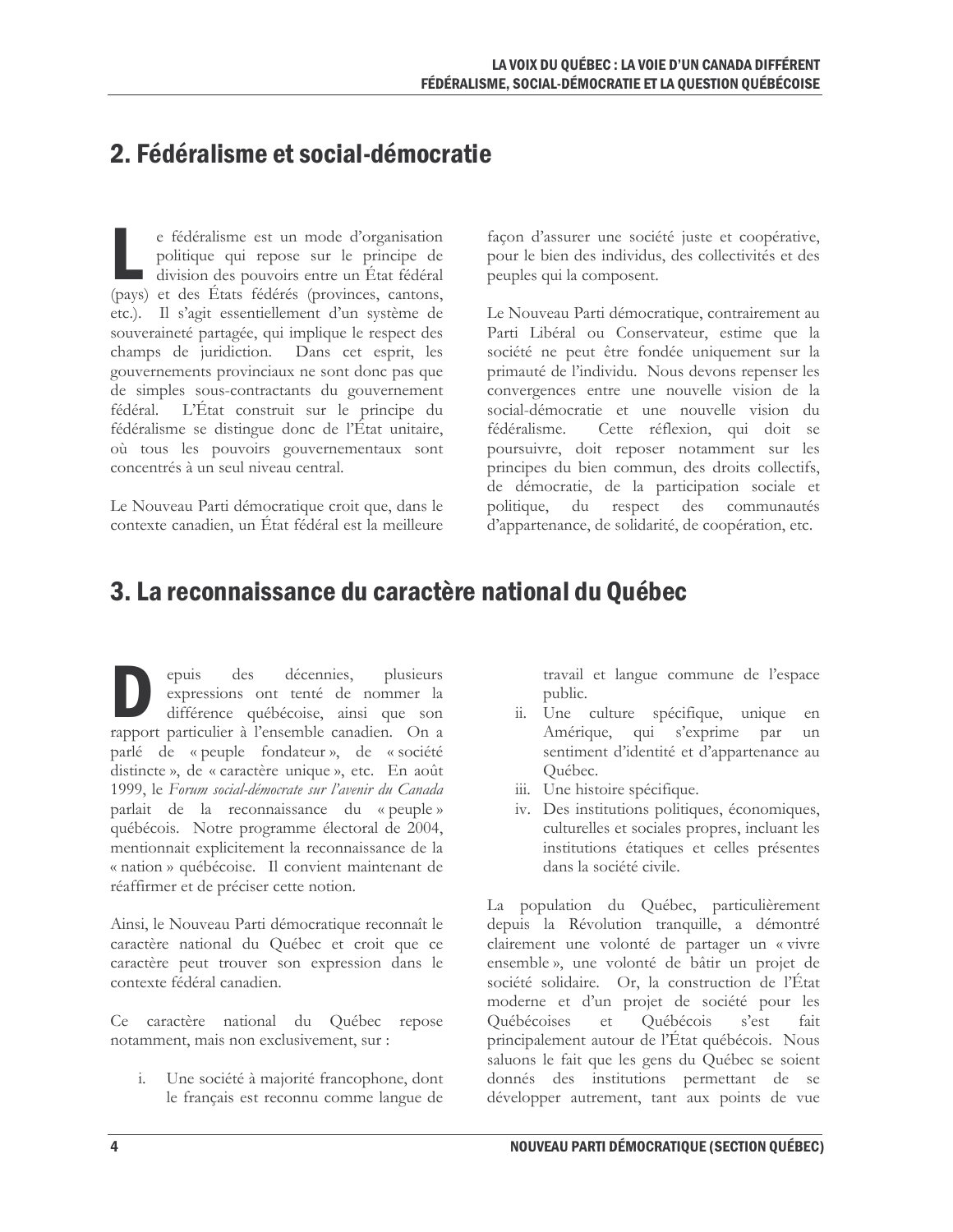#### LA VOIX DU OUÉBEC : LA VOIE D'UN CANADA DIFFÉRENT FÉDÉRALISME, SOCIAL-DÉMOCRATIE ET LA QUESTION QUÉBÉCOISE

linguistique, social, culturel et économique. Dans ce contexte, le rôle de l'État fédéral était plus souvent qu'autrement vu comme étant secondaire ou périphérique. Cette vision contraste évidemment avec celle portée par une majorité des gens des autres provinces, qui voient le gouvernement fédéral comme étant leur gouvernement « national », rôle avec un secondaire aux provinces.

Bref, la construction d'une identité et d'institutions nationales s'est fait de manière différenciée que l'on soit au Québec ou ailleurs au

Canada. Voilà un des nœuds du dilemme beau canadien. Voici ce que l'asymétrie vise à résoudre : il faire faut coexister ces deux  $visions$ 

Le Nouveau Parti démocratique reconnaît le caractère national du Québec et croit que ce caractère peut trouver son expression dans le contexte fédéral canadien.

Nous reconnaissons donc que les Québécoises et Québécois ont un sentiment d'appartenance au Canada différent de celui de la majorité canadienne. Ce sentiment particulier d'appartenance et d'identité n'est cependant pas incompatible avec un fédéralisme flexible et coopératif. Lorsque bien compris et reconnu, le nationalisme québécois peut être une force, et non une menace, pour le Canada.

Le débat politique autour de la question nationale - tant à l'intérieur du Québec qu'à l'extérieur - a été polarisé pour trop longtemps. Il convient de relativiser les choses et rappeler que la Canada comme étant un pays « multi-national ». Ainsi, en plus de la nouvelle réalité multiculturelle, il doit explicitement composer avec les réalités du Québec, comme celles des communautés

reconnaissance du caractère national du Québec

ne mène pas nécessairement à la souveraineté.

En effet, un grand nombre d'États démocratiques sont, explicitement, des États multi-nationaux,

c'est-à-dire des pays composés de plus d'une

nation. Pensons au Royaume-Uni, à l'Espagne, à

la Belgique, à la Suisse, etc. Le Canada n'est pas

le seul pays à devoir composer avec cette

dynamique. Le NPD comprend la nature du

autochtones

Plusieurs voient le rôle du Canada dans le monde, au 21<sup>e</sup> siècle, comme étant  $\mathbf{u}$ de « citoyen modèle » (au niveau

des ses relations internationales, de son économie, de ses mesures sociales). Mais le Canada peut être aussi un exemple, pour le monde entier, d'accommodation des différences. Le Canada peut être une démonstration que l'on peut conjuguer à la fois le respect des libertés individuelles, l'égalité, le bilinguisme, le multiculturalisme et l'intégration des immigrants, le respect d'une autonomie gouvernementale autochtone, et enfin, la reconnaissance de l'existence d'une minorité nationale avec un caractère distinct au sein d'un ensemble plus large. Le Canada peut être un exemple pour le monde à cet égard. Nous avons le devoir de tout faire pour réussir.

## 4. Le fédéralisme asymétrique

e Nouveau Parti démocratique croit qu'un fédéralisme asymétrique est la meilleure façon de conjuguer l'État fédéral canadien avec la réalité du caractère national du Québec. Cela veut dire que le Québec doit avoir des pouvoirs spécifiques et une marge de manœuvre particulière. Cette asymétrie est nécessaire pour que le Québec puisse relever les défis qui lui sont

propres, notamment dans le maintien du fait français en Amérique.

Nous croyons qu'une société égalitaire et coopérative doit accommoder les différences et non pas les aplanir. L'unité n'est pas nécessairement l'uniformité. La diversité canadienne, qui inclut autant la réalité autochtone,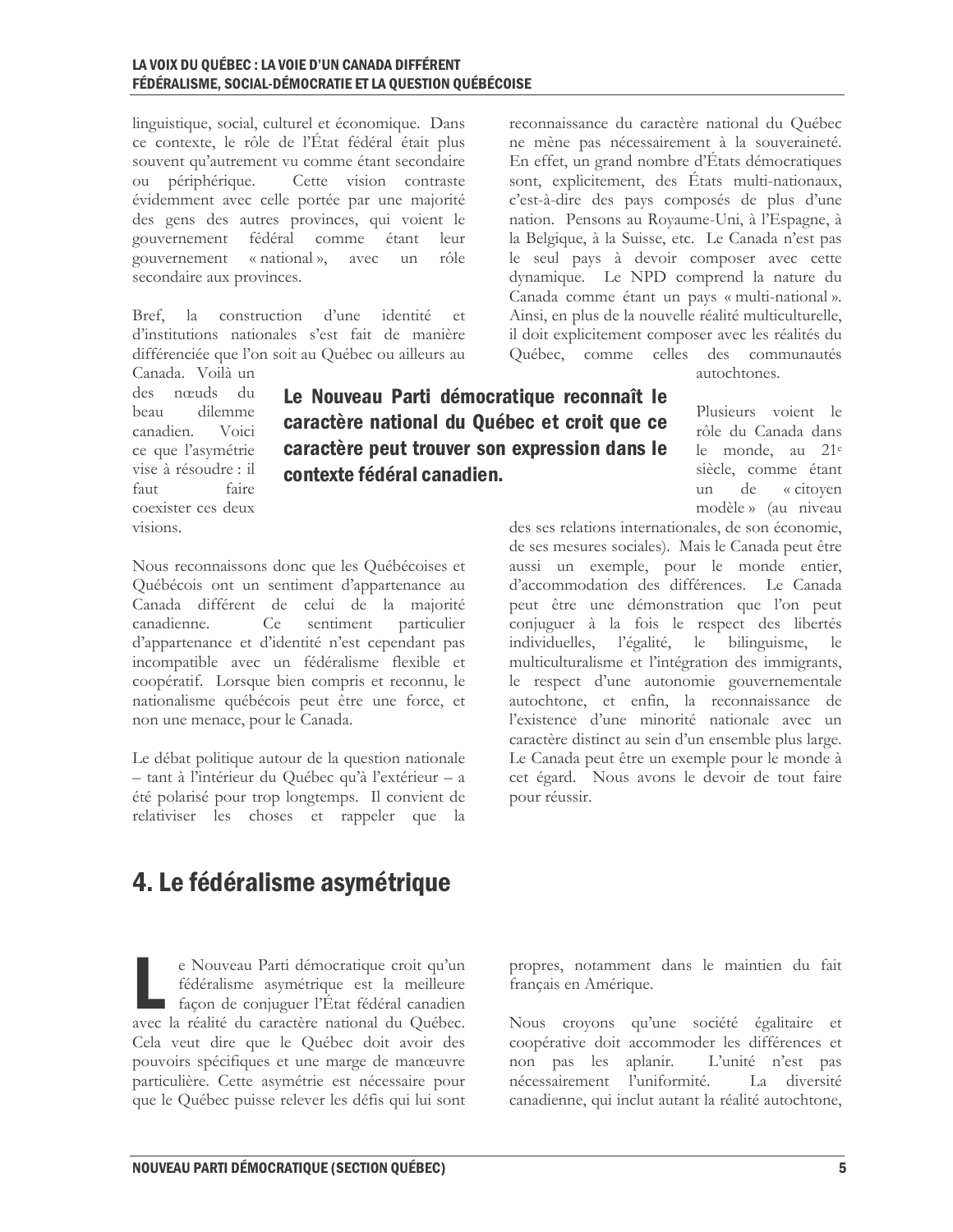nécessairement

québécoise que multiculturelle, n'est pas une menace au Canada : au contraire, elle fait partie de sa nature même.

Cette asymétrie vis-à-vis du Québec peut

notamment s'appliquer concrètement par un droit de retrait avec compensation. Ce droit de retrait s'applique lorsque le gouvernement

| L'unité n'est pas |  |  |  |  |
|-------------------|--|--|--|--|
| l'uniformité.     |  |  |  |  |

fédéral, par lui-même ou avec l'accord d'autres provinces, intervient dans des champs de juridiction exclusive des provinces (notamment la santé et les services sociaux, l'éducation, les politiques familiales, le logement, l'infrastructure municipale, etc.). Dans ce cas, il ne devrait pas y avoir de conditions ou normes appliquées au Québec sans son consentement, obtenu après consultation et négociation. Le principe de droit de retrait avec compensation est très important, puisqu'il permet de concilier l'exercice du pouvoir fédéral de dépenser pour les provinces qui le désirent avec le respect des compétences constitutionnelles du Ouébec.

> Le Canada est déjà, dans grande une mesure, asymétrique. En effet, le Québec a déjà plusieurs ententes particulières

touchant la main-d'œuvre, l'impôt sur le revenu, la santé, l'immigration, les congés parentaux. Le Québec exerce aussi une présence sur la scène internationale, lorsqu'il s'agit d'enjeux se situant dans le prolongement de ses champs de compétence (par exemple la culture et l'éducation). Le Nouveau Parti démocratique appuie ce genre d'ententes.

## 5. Travailler ensemble et dans le respect : le fédéralisme coopératif

a coopération est un principe central de notre vision social-démocrate de la société et du monde. Elle signifie tout simplement : travailler ensemble.

a souvent agit unilatéralement, tantôt pour

imposer ses volontés dans des champs de

compétence provin-ciale, tantôt pour diminuer

son finance-ment aux provinces. Un fédéralisme

coopératif doit viser à contrer l'unilatéralisme du

gouvernement fédéral et assurer des décisions et

négociations multilatérales, dans une perspective à

Le point de départ de toute discussion doit donc être le respect des champs de compétence reconnus par la Constitution. Dans les dernières décennies.  $1\alpha$ gouvernement fédéral

Un fédéralisme coopératif doit viser à contrer l'unilatéralisme du gouvernement fédéral et assurer des décisions et négociations multilatérales, dans une perspective à long terme.

En février 1999, le gouvernement fédéral et neuf provinces signaient l'Entente-cadre sur l'Union sociale. Ce document apporte des précisions quant aux processus, règles et conditions qui doivent faconner les

relations fédéralesprovinciales  $en$ matière de politiques sociales.  $Au$ Nouveau Parti démocratique, nous croyons qu'une telle entente, en principe, peut représenter le

fédéralisme véritablement fondement d'un Elle peut jouer un rôle très coopératif. significatif, même si elle ne représente pas une entente de nature constitutionnelle. Mais le gouvernement du Québec n'a pas signé l'Entente de 1999. Or, une « entente » qui n'obtient pas le consentement du Québec n'est pas une entente du tout : c'est une mésentente. Le NPD affirme gouvernement fédéral que le devrait

long terme.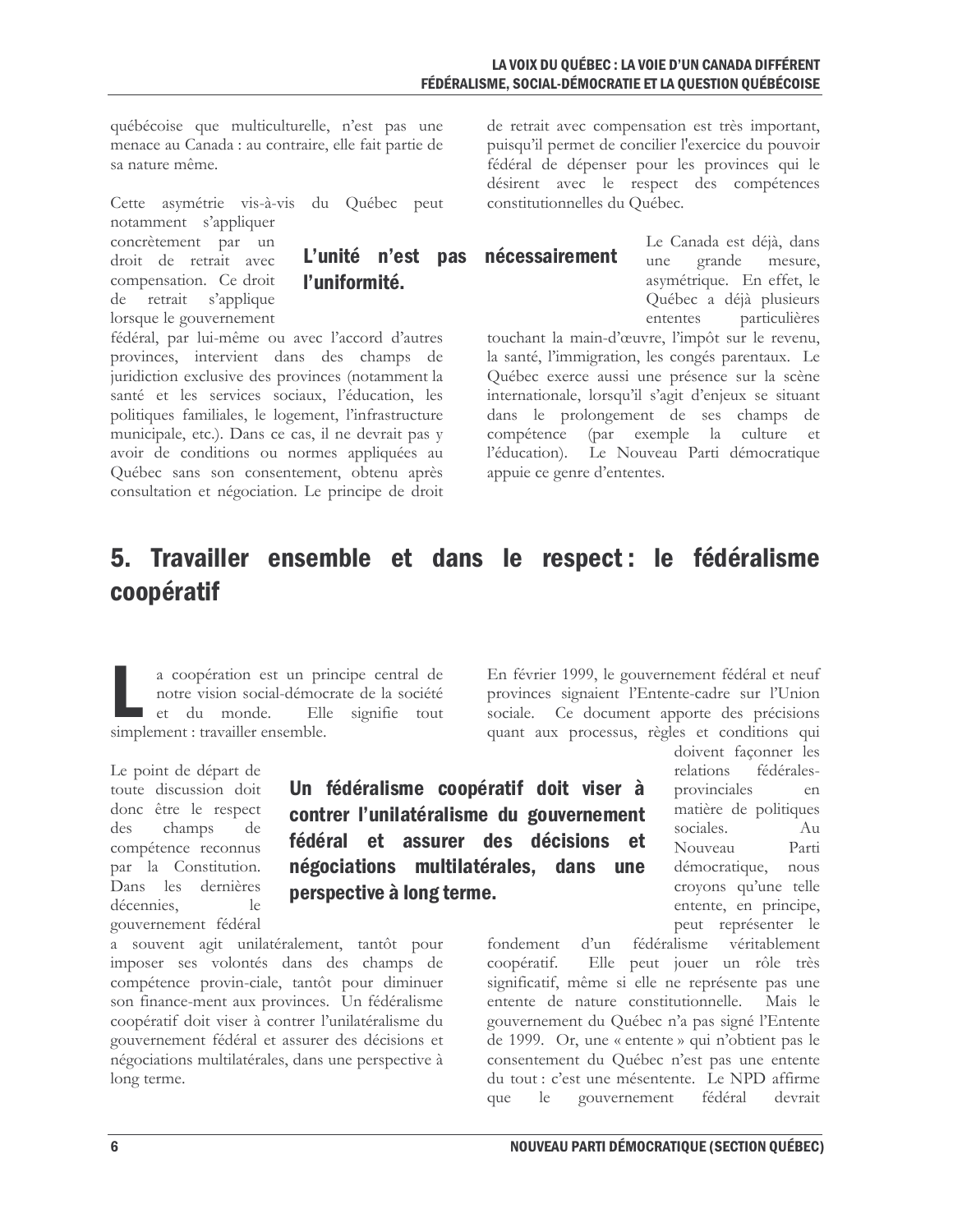obligatoirement obtenir - après négociations et modifications - le consentement du Ouébec à cette Entente-cadre, ainsi qu'à toutes les ententes subséquentes qui pourraient en découler.

Nous ne pouvons pas nécessairement présumer de la forme que les ententes futures pourraient prendre. Il suffit pour l'instant d'affirmer que les négociations se feront de manière transparente, de bonne foi et guidés par les principes de codécision et de coopération.

Une nouvelle Entente-cadre sur l'Union sociale doit offrir un cadre au pouvoir fédéral de dépenser. Bref, autant le reconnaître que le limiter. Il est important de rappeler que le

« pouvoir fédéral de dépenser» dans des champs de juridiction provinciale n'est pas formellement écrit dans la Constitution Mais il est reconnu

par convention. Le Nouveau Parti démocratique participation voit positivement  $la$ du gouvernement fédéral dans des programmes à frais partagés.

Le Nouveau Parti démocratique reconnaît que, dans l'État actuel, il existe un déséquilibre des finances publiques découlant du fait que le gouvernement fédéral a des surplus importants alors que les provinces font face à une augmentation considérable des coûts, notamment en santé et en éducation. Le NPD reconnaît que les provinces ont besoin, pour assurer une continuité des services à la population, d'un financement prévisible et à long terme.

Le NPD va s'attaquer au déséquilibre fiscal en augmentant l'appui financier du gouvernement fédéral aux provinces. Ces transferts doivent se faire dans le cadre d'un fédéralisme coopératif et asymétrique. Cependant, le NPD ne privilégie pas un transfert de points d'impôts, notamment parce que cela découle d'un processus fiscal complexe qui nuit à la transparence.

Comme parti social-démocrate, le NPD va défendre et demander le respect, dans toute négociation, des principes d'universalité, de nonprivatisation et de non-lucrativité. Par exemple, nous appuyons les cinq principes de la Loi canadienne sur la santé, et nous appuyons également l'ajout d'un sixième principe, sur la non-privatisation.

Le portrait des politiques sociales au Canada est complexe. Parfois, les provinces ont mises, seules, des programmes en place. Parfois, c'est le gouvernement fédéral qui a mis sur pied des Parfois, le gouvernement programmes, seul. fédéral a « fédéralisé » et « universalisé » des politiques qui sont nées dans une province en particulier, pour les appliquer partout au pays, par exemple la Loi sur la santé. Cette dynamique de va-et-vient peut, dans le contexte d'un fédéralisme respectueux et coopératif, être extrêmement

positif pour les politiques sociales. Ceci est manifestement dans l'intérêt des citovens. du Canada entier, des provinces, dont le Québec. Ainsi,

tout en respectant les juridictions provinciales, le gouvernement fédéral peut contribuer fortement à maintenir et développer des normes minimales au niveau des politiques sociales. Comme sociauxdémocrates, notre vision d'un fédéralisme coopératif contraste avec une vision néolibérale de l'État où règne le nivellement par le bas des politiques sociales, environnementales et du travail.

Plusieurs politiques mises sur pied au Québec (centres communautaires de santé comme les CLSC, les Centres à la petite enfance, le programme d'assurance-médicaments,  $etc.$ ) peuvent se voir renforcés par le gouvernement fédéral. Le NPD, comme parti social-démocrate, veut appuyer les initiatives les plus progressistes de la société québécoise. Le Québec a simplement besoin d'assurances que le gouvernement fédéral va respecter les processus et politiques prises par le Québec. Bref, la plupart des avancées importantes en terme de politiques sociales se sont faites par un jeu d'interinfluence et de négociation plutôt que par des impositions unilatérales du gouvernement fédéral.

Il est clair que des garanties données au Québec quant à l'asymétrie et quant au respect des provinciales juridictions pourraient

# progressistes de la société québécoise.

Le NPD, comme parti social-démocrate,

veut appuyer les initiatives les plus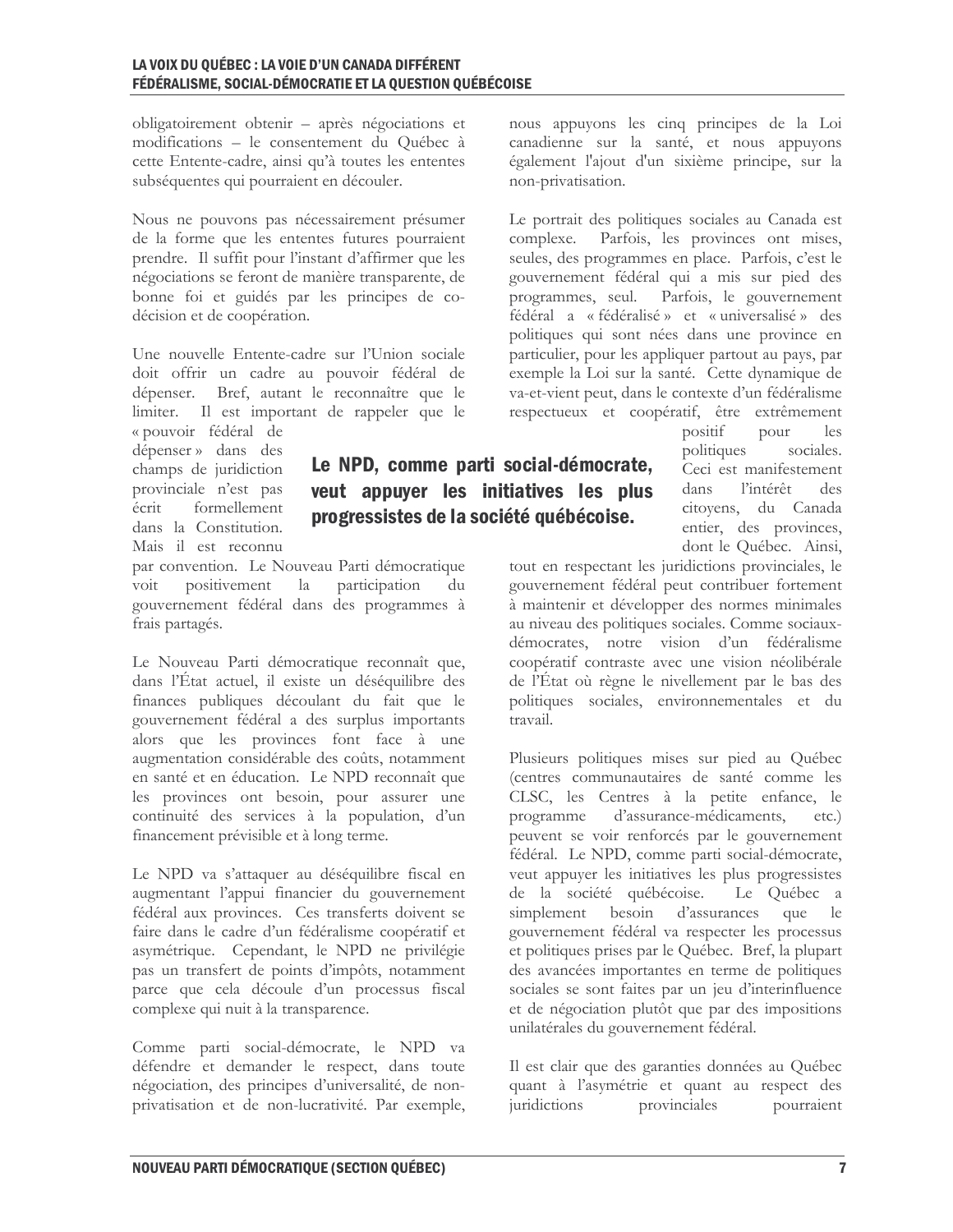considérablement contribuer à favoriser une plus grande coopération. Le Canada bénéficie du dynamisme du Québec et veut en profiter. Une reconnaissance formelle et un respect pour le

Québec pourraient contribuer à réduire les méfiances. Ainsi, le Québec pourra fièrement être à la table.

## 6. Le droit du Québec à l'autodétermination

e NPD espère et fera la promotion d'un Canada uni. Le Canada est un pays grand, diversifié, tolérant et progressiste. Nous croyons de tout cœur qu'il mérite de continuer d'exister et de se développer.

Le Nouveau Parti démocratique reconnaît le droit du Québec à l'autodétermination, c'est-à-dire le droit de la collectivité québécoise de décider librement de son avenir politique et Ce droit peut s'exprimer de constitutionnel. différentes manières, et peut aller jusqu'à l'accession à la souveraineté. Mais le droit à l'autodétermination peut également s'exercer au sein du Canada.

Le Nouveau Parti démocratique reconnaît que l'exercice, sous une forme ou une autre, du droit à l'autodétermination relève d'un processus politique. De notre avis, une formalisation légale de ce processus n'est pas nécessaire ou utile. Cette constatation a, entre autres, été faite par la Cour suprême dans son Avis sur la question.

> La conciliation des divers intérêts légitimes relève constitutionnels nécessairement du domaine politique plutôt que du domaine judiciaire, précisément parce que cette conciliation ne peut être réalisée que par le jeu des concessions réciproques qui caractérise les négociations politiques. Dans la mesure où les questions abordées au cours des négociations seraient politiques, les tribunaux, conscients du rôle qui leur revient dans le régime constitutionnel, n'auraient aucun rôle de surveillance à jouer (Cour suprême, Renvoi relatif à la sécession du Ouébec, 1998)

De même, le NPD a déjà adopté, lors du Congrès de 1999, l'affirmation selon laquelle :

> Les participant-e-s au Forum ont réaffirmé de façon écrasante la politique du Nouveau Parti démocratique à l'effet que les gens du Québec aient le droit de décider, démocratiquement, de leur propre avenir. Même si le NPD s'est opposé à ce que la question soit référée à la Cour suprême, le groupe de discussion fait remarquer que la décision de la Cour consolide l'opinion de longue date du NPD voulant que l'avenir du Ouébec au sein du Canada est une question politique et non une question juridique (FSDC, p.26).

Ainsi, le NPD s'engage à respecter, dans ses interventions, la Loi québécoise sur la Consultation populaire. De plus, le NPD reconnaîtrait une décision majoritaire (50% + 1) des Québécoises et Québécois, advenant la tenue d'un référendum visant à modifier le statut politique du Québec. Le NPD reconnaît également que ce droit à l'autodétermination implique la capacité de l'Assemblée nationale de rédiger, et des citoyens du Québec de répondre librement, à une question référendaire.  $_{\text{II}}$ appartiendrait au gouvernement fédéral de déterminer son propre processus, dans l'esprit de l'Avis de la Cour suprême et du droit international, en réponse aux résultats du processus de consultation populaire interne au Québec.

Conformément à ses valeurs, le NPD rejette également tout usage - ou menace de l'usage - de la force face au Québec, à toute étape. Notre vision en est une de confiance dans la démocratie, la bonne foi et les valeurs pacifiques.